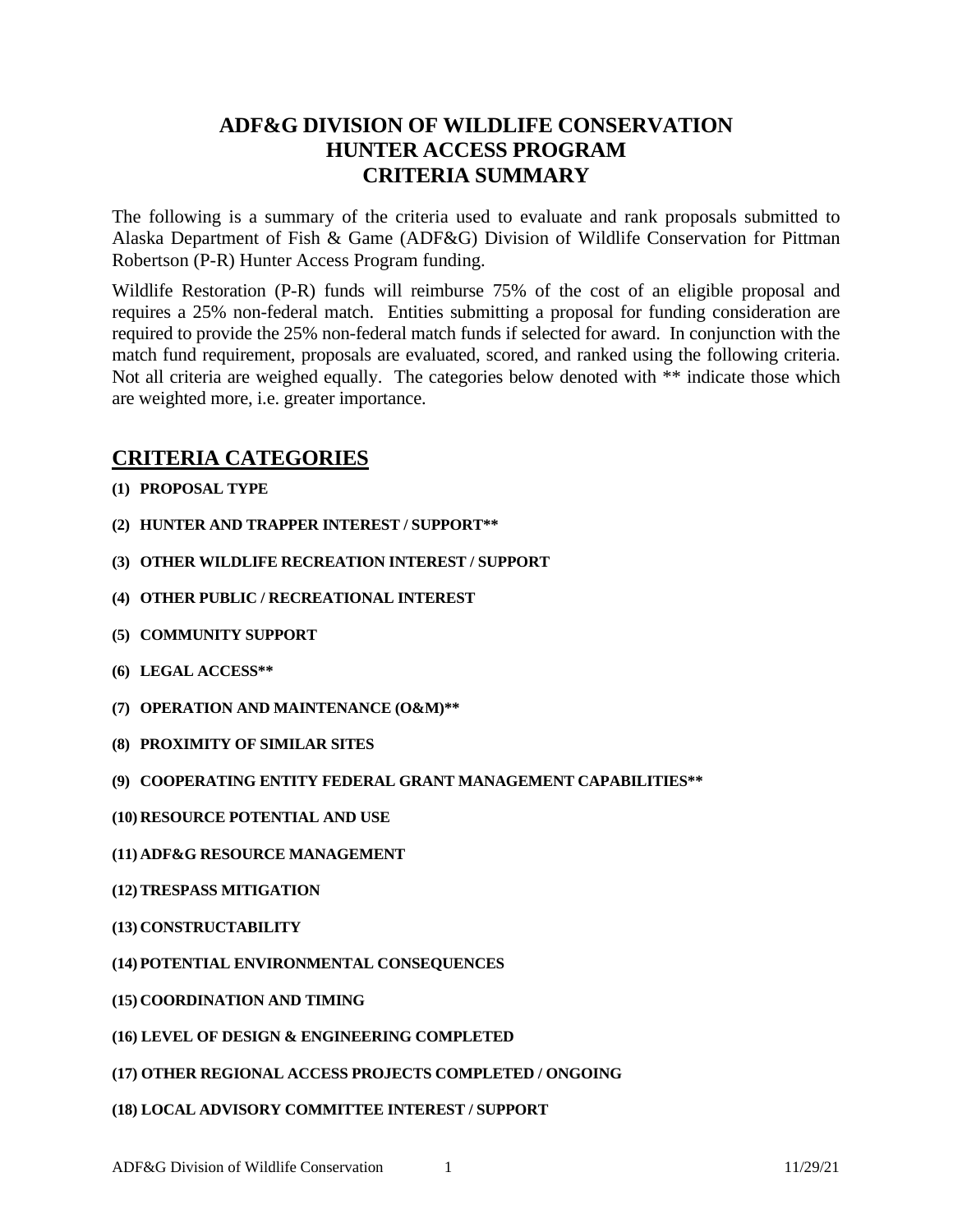#### **(1) PROPOSAL TYPE**

There are basically two types of proposals – renovation or repair of an existing site and/or facilities, and construction of a new site and/or facilities. A renovation proposal may include upgrading/updating, replacement to maintain existing services (maintenance), addressing health, safety and security issues, ADA compliancy/barrier free accessibility, and savings in operation and maintenance (O&M) costs. A new construction proposal may relate to many of the same objectives considered for a renovation proposal.

## **(2) HUNTER AND TRAPPER INTEREST / SUPPORT\*\***

As a "user pay / user benefit" program it is appropriate that hunter, trapper, and shooter interest and support is evaluated as the primary user group.

## **(3) OTHER WILDLIFE RECREATION INTEREST / SUPPORT**

Similar to hunters/trappers/shooters, other wildlife recreational users benefit from P-R program funds. As a "user pay / user benefit" program, it is appropriate that interest and support from this user group is also evaluated.

## **(4) OTHER PUBLIC / RECREATIONAL INTEREST**

This criterion evaluates potential conflicts that may occur between hunters, trappers, shooters, wildlife recreationalists, and other user groups during use of a public access site or facility. Other user group activities that could conflict with hunting and trapping include commercial, sport angler, or non-wildlife related recreational use.

#### **(5) COMMUNITY SUPPORT**

Proposals are evaluated for support from the local community and adjacent property owners. It is prudent to consider community concerns and develop support and/or address community issues prior to submitting a proposal. Per federal regulations, the ADF&G Hunter Access Program must comply with the National Environmental Policy Act (NEPA) and public/community support is a large component of NEPA compliancy.

#### **(6) LEGAL ACCESS\*\***

This criterion identifies if current legal public access to the proposed project site (such as trail head, parking lot, trail, or facility) exists, or whether an easement or acquisition is required to ensure long-term public use of the proposed project.

#### **(7) OPERATION AND MAINTENANCE (O&M)\*\***

This criterion rates the proposal relative to the commitment for long term maintenance and operation of the completed site. Preference is given to proposals that are self-supporting or will be operated and maintained by the cooperating entity (generally the landowner or land manager). It is extremely important that the cooperating entity is fully supportive and committed to long term maintenance of a proposal site or facility. Once the federal life of the completed project has been reached, generally ownership of the improvements is transferred to the cooperating entity, and therefore it makes sense for the cooperating entity to provide long term management and maintenance needs. Once an access site or facility is constructed/renovated federal regulations require that proper O&M of the facility occur for the duration of the project's expected life, which is usually 10-20 years.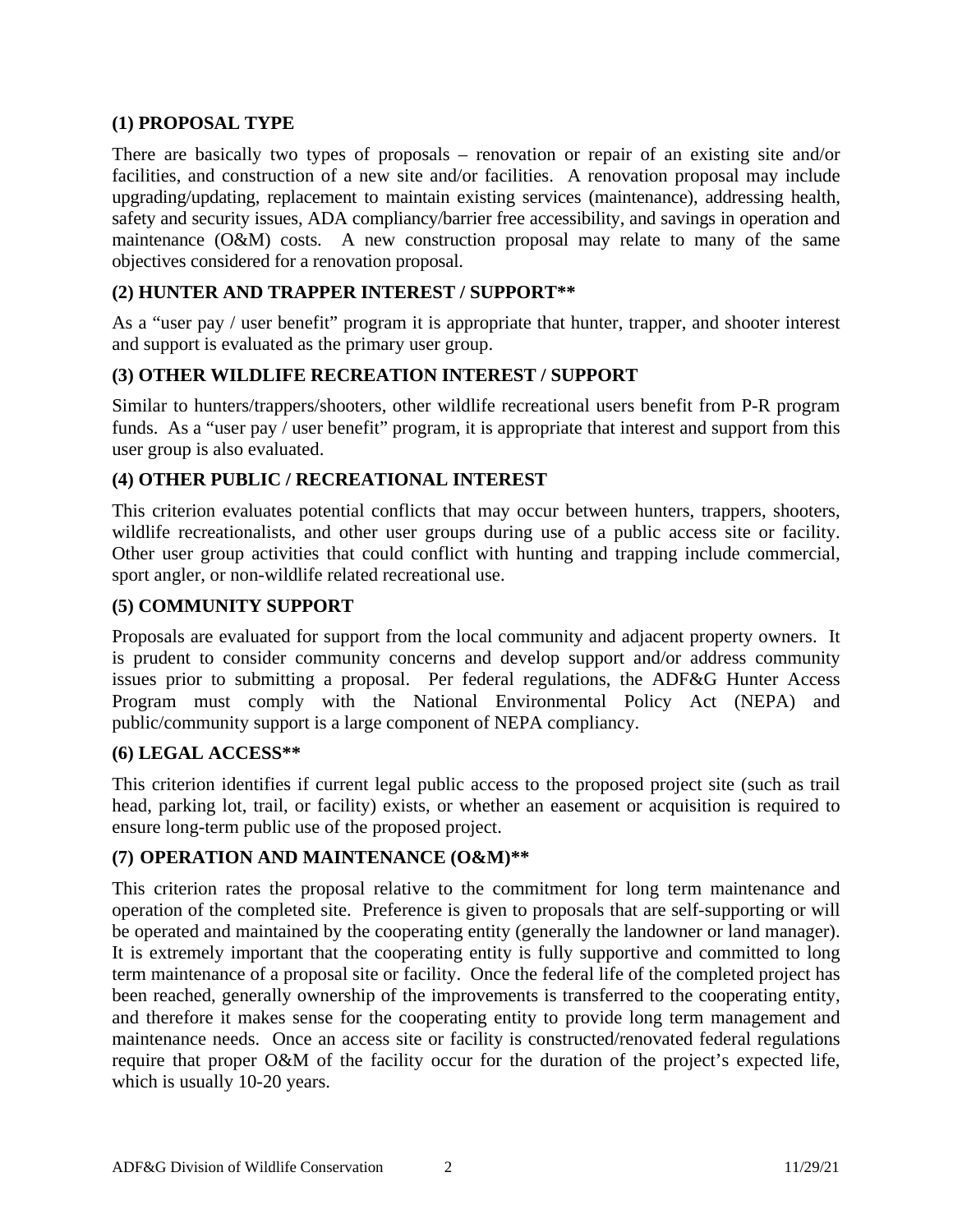## **(8) PROXIMITY OF SIMILAR SITES**

The interest of hunters, trappers, and shooters is best served by pursuing proposals that help disperse user pressure. This criterion evaluates the distance of the proposed site to similar existing facilities. Preference is given to proposals that are isolated from similar existing facilities. Access sites and facilities are rated based on the number of miles from the nearest community to the nearest site and ease of accessibility.

## **(9) COOPERATING ENTITY FEDERAL GRANT MANAGEMENT CAPABILITIES\*\***

This criterion evaluates the capability of the cooperating entity's management systems, internal controls, and federal grant management skills and experience. All funded proposals are cooperative ventures with ADF&G and US Fish and Wildlife Service. The cooperating entity is generally the landowner or land manager and must be eligible to receive federal funds.

#### **(10) RESOURCE POTENTIAL AND USE**

Regardless of how limited access to a resource may be, improved access is not justified if the resource will be negatively impacted. The opposite can also be true, improved access may help resolve a problem by dispersing user pressure. Preference is given to proposals that increase utilization of under-utilized wildlife populations.

## **(11) ADF&G RESOURCE MANAGEMENT**

The typical hunter access program proposal should have little effect on biological resource management, but in some cases management biologists can use a hunter access project as a tool. In some rare instances, a hunter access project may put pressure on a wildlife population that little is known about. This criterion gives a preference to projects that have a positive effect on wildlife management.

#### **(12) TRESPASS MITIGATION**

One indicator of inadequate access to a hunting or trapping area is trespass on private land. Trespass can lead to conflicts between the public, private landowners, and supporting entities that result in negative feelings on all sides. In some rare cases, a hunter access proposal can cause a trespass problem. This criterion gives preference to proposals that eliminate or mitigate trespass problems.

#### **(13) CONSTRUCTABILITY**

This criterion evaluates the ability of the proposal to provide safe and functional improvements. Physical or geographical limitations of the proposed project site may prevent construction of a safe and barrier free facility that meets accepted specifications (such as sustainable trail design guidelines, ADA accessibility guidelines, etc). A higher preference is given to proposals that provide safe and functional improvements.

## **(14) POTENTIAL ENVIRONMENTAL CONSEQUENCES**

All proposals must comply with the National Environmental Policy Act (NEPA) which is required by federal regulation. Wildlife and social access trails in Alaska are often associated with wetland habitats. In general, the more adverse effects a proposal has on the human and physical environment (such as wetlands), the more difficult it will be for a proposal to obtain NEPA approval. In many cases, a proposal can mitigate adverse effects that are occurring through existing use. This criterion evaluates the level of difficulty to obtain NEPA approval.